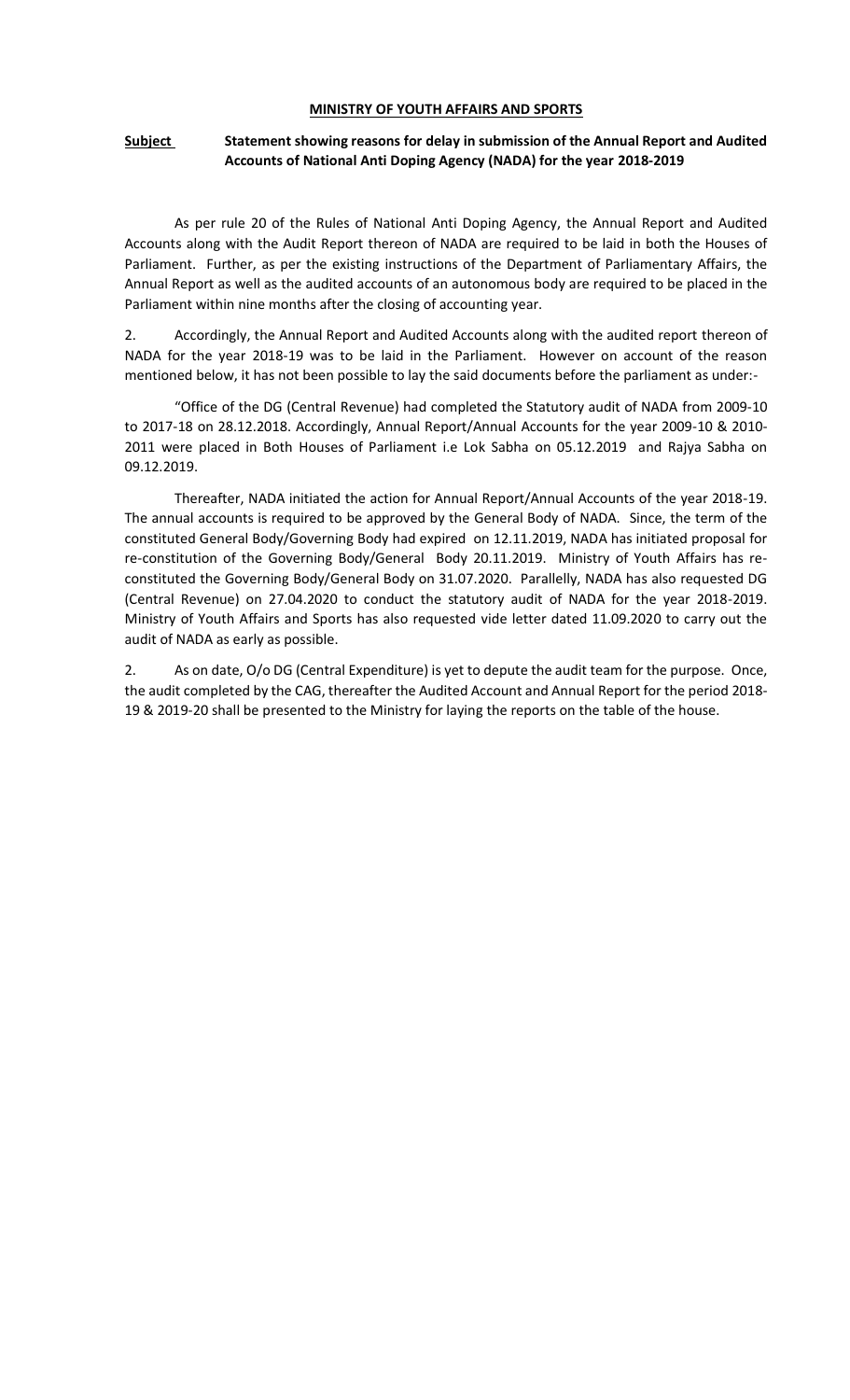# **Reply to Questionnaire pertaining to the delayed laying of Annual Report and**

# **Audited Accounts of NADA**

| $\overline{2}$ | had entrusted the audit of NADA to CAG on 27.06.2018.<br>18<br>Sabha on 05.12.2019 and Rajya Sabha on 09.12.2019.<br>shall be laid in both houses of Parliament. | during the period from 05.11.2018 to 28.12.2018. |                   | The annual report and annual accounts were placed before the General Body<br>in its first meeting held on 01.08.2018 for approval to the annual accounts<br>and taking the matter with CAG for conducting the statutory audit of NADA<br>accounts for the year 2009-10 to 2017-18. On the request, Ministry of Finance<br>The audit team conducted the statutory audit for the year 2009-10 to 2017-<br>The<br>inspection/certification report from the office of DG Audit was received on<br>17.09.2019. Finally report were laid in both houses of Parliament i.e in Lok<br>As stated above, since, earlier report were in the process, Audited Accounts<br>for the year 2018-19 and 2019-20 could not be submitted. NADA had sent a<br>request for statutory audit for the year 2018-19 and 2019-20 to CAG on<br>27.04.2020. Copies of the annual accounts as required has also been<br>furnished to O/o the DG (Audit), However, Ministry of Finance is yet to appoint<br>the statutory auditor for the purpose. On completion of the audit and receipt<br>of inspection/certification report both audited accounts and annual report |  |  |
|----------------|------------------------------------------------------------------------------------------------------------------------------------------------------------------|--------------------------------------------------|-------------------|-------------------------------------------------------------------------------------------------------------------------------------------------------------------------------------------------------------------------------------------------------------------------------------------------------------------------------------------------------------------------------------------------------------------------------------------------------------------------------------------------------------------------------------------------------------------------------------------------------------------------------------------------------------------------------------------------------------------------------------------------------------------------------------------------------------------------------------------------------------------------------------------------------------------------------------------------------------------------------------------------------------------------------------------------------------------------------------------------------------------------------------------|--|--|
| 5              |                                                                                                                                                                  |                                                  |                   | Time schedule for processing the audited accounts and annual report is                                                                                                                                                                                                                                                                                                                                                                                                                                                                                                                                                                                                                                                                                                                                                                                                                                                                                                                                                                                                                                                                    |  |  |
|                |                                                                                                                                                                  |                                                  |                   |                                                                                                                                                                                                                                                                                                                                                                                                                                                                                                                                                                                                                                                                                                                                                                                                                                                                                                                                                                                                                                                                                                                                           |  |  |
|                | being adhered/ followed as per the procedure under Rule. As stated above,<br>the Annual Account for the year 2018-19 could not be submitted in time as           |                                                  |                   |                                                                                                                                                                                                                                                                                                                                                                                                                                                                                                                                                                                                                                                                                                                                                                                                                                                                                                                                                                                                                                                                                                                                           |  |  |
|                | certification of audit was under process in 2019 for the report of the year                                                                                      |                                                  |                   |                                                                                                                                                                                                                                                                                                                                                                                                                                                                                                                                                                                                                                                                                                                                                                                                                                                                                                                                                                                                                                                                                                                                           |  |  |
|                | 2009-10 to 2017-18. As regards to the 2019-20, NADA had placed the                                                                                               |                                                  |                   |                                                                                                                                                                                                                                                                                                                                                                                                                                                                                                                                                                                                                                                                                                                                                                                                                                                                                                                                                                                                                                                                                                                                           |  |  |
|                | request to O/o CAG on 27.04.2020 i.e completion of the financial year for                                                                                        |                                                  |                   |                                                                                                                                                                                                                                                                                                                                                                                                                                                                                                                                                                                                                                                                                                                                                                                                                                                                                                                                                                                                                                                                                                                                           |  |  |
|                | conducting the Statutory audit so that audited accounts may be laid timely on                                                                                    |                                                  |                   |                                                                                                                                                                                                                                                                                                                                                                                                                                                                                                                                                                                                                                                                                                                                                                                                                                                                                                                                                                                                                                                                                                                                           |  |  |
|                | the Table of Both Houses of Parliament, however it is being delayed due to                                                                                       |                                                  |                   |                                                                                                                                                                                                                                                                                                                                                                                                                                                                                                                                                                                                                                                                                                                                                                                                                                                                                                                                                                                                                                                                                                                                           |  |  |
|                | non-conducting audit from the O/o CAG.                                                                                                                           |                                                  |                   |                                                                                                                                                                                                                                                                                                                                                                                                                                                                                                                                                                                                                                                                                                                                                                                                                                                                                                                                                                                                                                                                                                                                           |  |  |
|                | Year                                                                                                                                                             | by which<br>Date                                 | Date of laying of | Extent of delay                                                                                                                                                                                                                                                                                                                                                                                                                                                                                                                                                                                                                                                                                                                                                                                                                                                                                                                                                                                                                                                                                                                           |  |  |
|                |                                                                                                                                                                  | required to be                                   | Annual<br>Reports |                                                                                                                                                                                                                                                                                                                                                                                                                                                                                                                                                                                                                                                                                                                                                                                                                                                                                                                                                                                                                                                                                                                                           |  |  |
|                |                                                                                                                                                                  | laid                                             | Audited<br>and    |                                                                                                                                                                                                                                                                                                                                                                                                                                                                                                                                                                                                                                                                                                                                                                                                                                                                                                                                                                                                                                                                                                                                           |  |  |
|                |                                                                                                                                                                  |                                                  | <b>Accounts</b>   |                                                                                                                                                                                                                                                                                                                                                                                                                                                                                                                                                                                                                                                                                                                                                                                                                                                                                                                                                                                                                                                                                                                                           |  |  |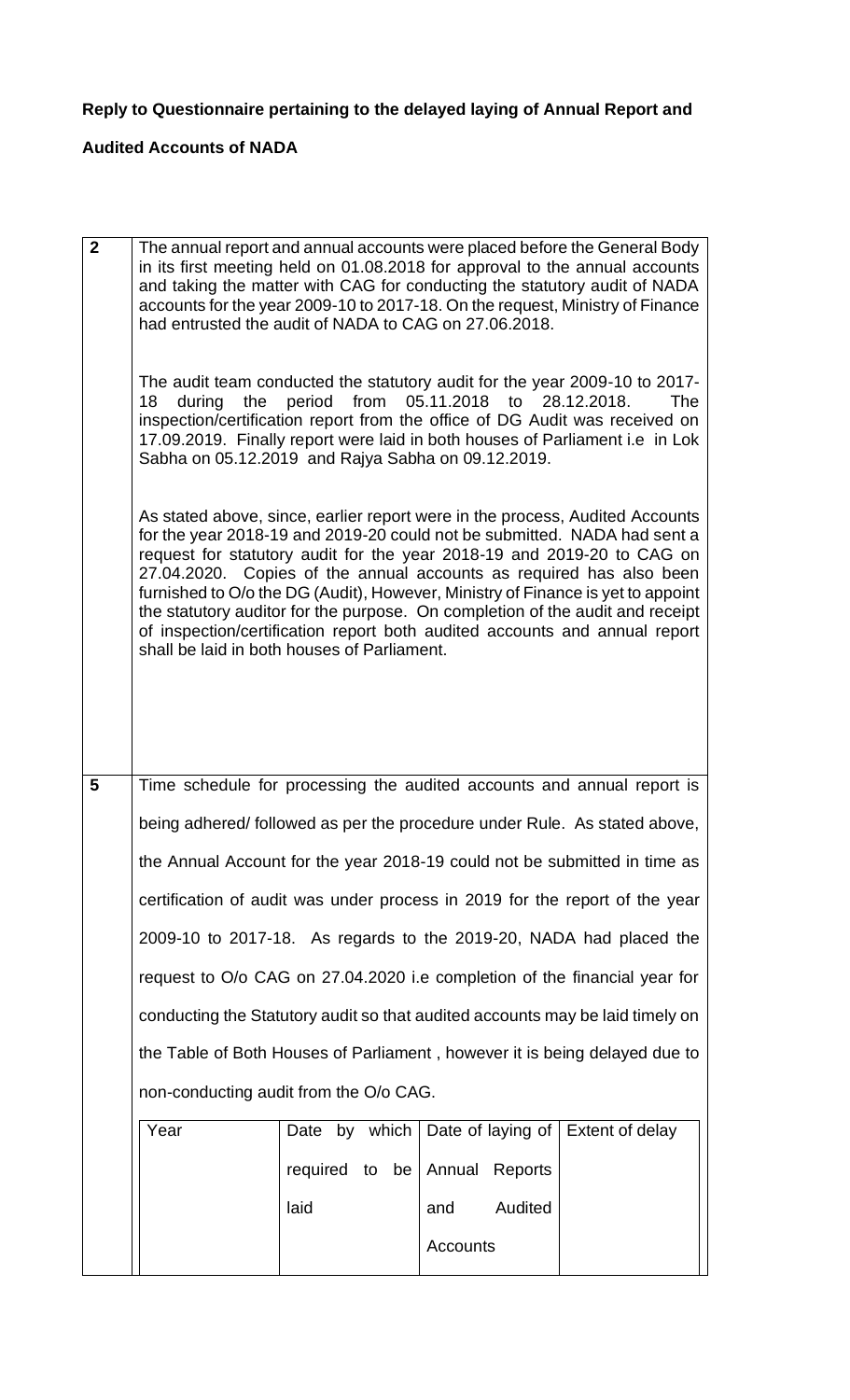| 2015-2016 | 31.12.2016 | 05.12.2019     | 35 months |
|-----------|------------|----------------|-----------|
| 2016-2017 | 31.12.2017 | 05.12.2019     | 23 months |
| 2017-2018 | 31.12.2018 | 05.12.2019     | 11 months |
| 2018-2019 | 31.12.2019 | Yet to be laid | 13 months |
| 2019-2020 | 31.12.2020 |                | 01 months |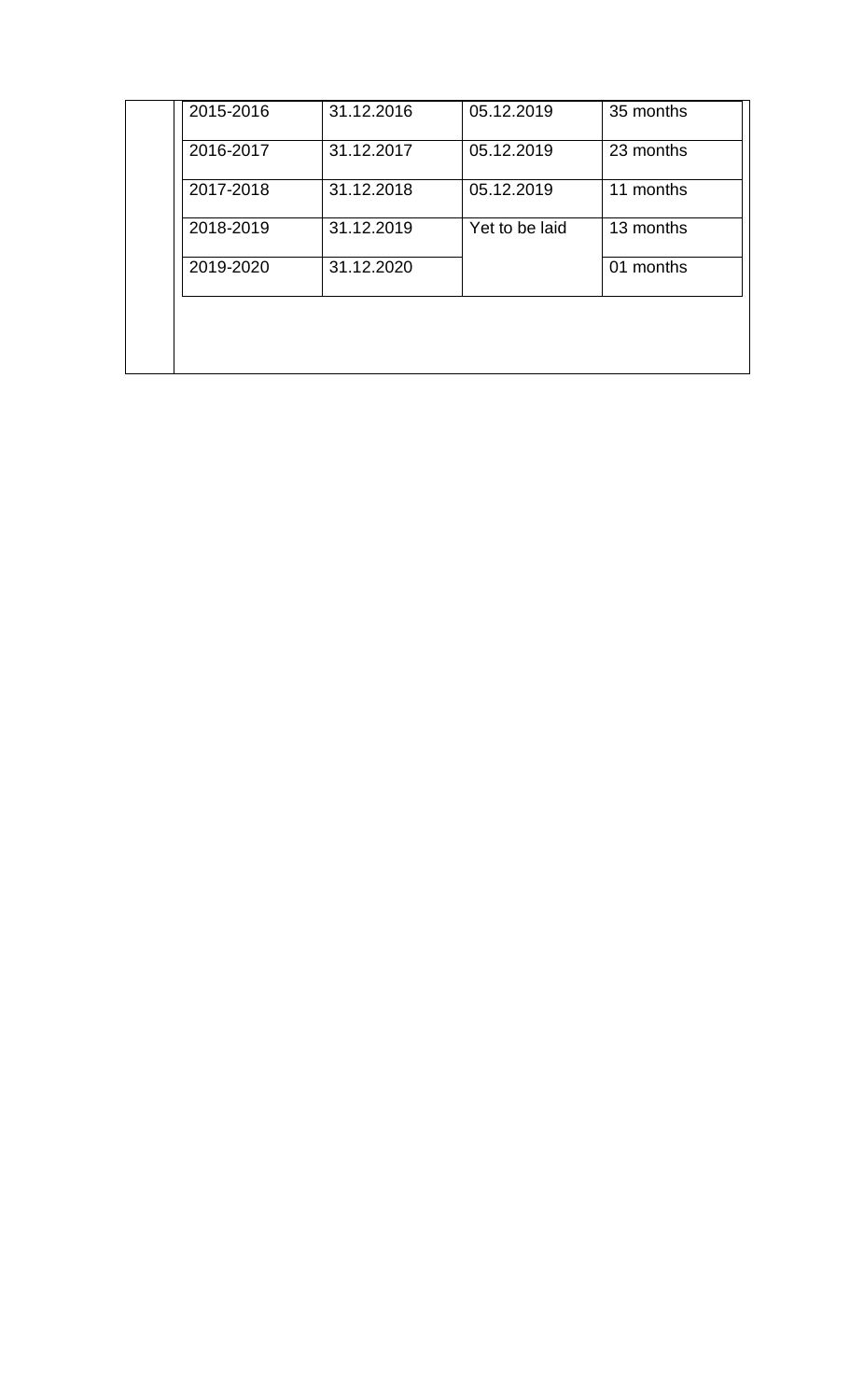### **NATIONAL ANTI DOPING AGENCY (NADA )**

Ministry of Youth Affairs & Sports, Govt. of India JLN Stadium, New Delhi - 110003

Replies to the questionnaire pertaining to the delayed laying of Annual Report and Audited accounts of organisation under the Department of Sports.

| Point no. 1 | Not pertains to NADA                                                                                                                                                                                                                                                                                                                                                                                                                                                                                                                                                                                       |
|-------------|------------------------------------------------------------------------------------------------------------------------------------------------------------------------------------------------------------------------------------------------------------------------------------------------------------------------------------------------------------------------------------------------------------------------------------------------------------------------------------------------------------------------------------------------------------------------------------------------------------|
| Point no. 2 | The annual report and annual accounts were placed before the General Body<br>in its first meeting held on 01.08.2018 for approval to the annual accounts<br>and taking the matter with CAG for conducting the statutory audit of NADA<br>accounts for the year 2009-10 to 2017-18. On the request, Ministry of<br>Finance had entrusted the audit of NADA to CAG on 27.06.2018.                                                                                                                                                                                                                            |
|             | The audit team conducted the statutory audit for the year 2009-10 to 2017-<br>from<br>05.11.2018<br>period<br>to<br>28.12.2018.<br>18<br>during<br>the<br><b>The</b><br>inspection/certification report from the office of DG Audit was received on<br>17.09.2019. Finally report were laid in both houses of Parliament i.e in Lok<br>Sabha on 05.12.2019 and Rajya Sabha on 09.12.2019.                                                                                                                                                                                                                  |
|             | As stated above, since, earlier report were in the process, Audited Accounts<br>for the year 2018-19 and 2019-20 could not be submitted. NADA had sent a<br>request for statutory audit for the year 2018-19 and 2019-20 to CAG on<br>27.04.2020. Copies of the annual accounts as required has also been<br>furnished to O/o the DG (Audit), However, Ministry of Finance is yet to appoint<br>the statutory auditor for the purpose. On completion of the audit and receipt<br>of inspection/certification report both audited accounts and annual report<br>shall be laid in both houses of Parliament. |
| Point no. 3 | Not pertains to NADA                                                                                                                                                                                                                                                                                                                                                                                                                                                                                                                                                                                       |
| Point no. 4 | Not pertains to NADA                                                                                                                                                                                                                                                                                                                                                                                                                                                                                                                                                                                       |
| Point no. 5 | A statement from 2015-16 to 2019-20 containing details of chronological<br>order of events and reasons for the delay in submission of printed Annual<br>Report and Audited Accounts of NADA, is enclosed.                                                                                                                                                                                                                                                                                                                                                                                                  |
|             | Annual Account for the year 2018-19 could not be submitted in time as<br>certification of audit was under process in 2019 for the annual accounts of<br>the year 2009-10 to 2017-18. It is submitted that reports upto 2017-18 have<br>already been placed before both the Houses of Parliament.                                                                                                                                                                                                                                                                                                           |
|             | As regards Annual Report and Audited accounts for the year 2019-20, it is<br>stated that NADA had placed the request to O/o CAG on 27.04.2020 i.e on<br>completion of the financial year for conducting the Statutory audit so that<br>audited accounts may be laid timely on the Table of Both Houses of<br>Parliament, however it is being delayed due to non-entrustment of statutory<br>audit from the Ministry of Finance conducting audit from the O/o C& AG.                                                                                                                                        |
|             | Annual Accounts for the year 2018-19 and 2019-2020 have already been<br>furnished ot O/o DG (Audit) for early conducting the statutory audit and shall<br>be laid in both houses of Parliament after completion of the statutory audit<br>and receipt of inspection report form the O/o C&AG.                                                                                                                                                                                                                                                                                                              |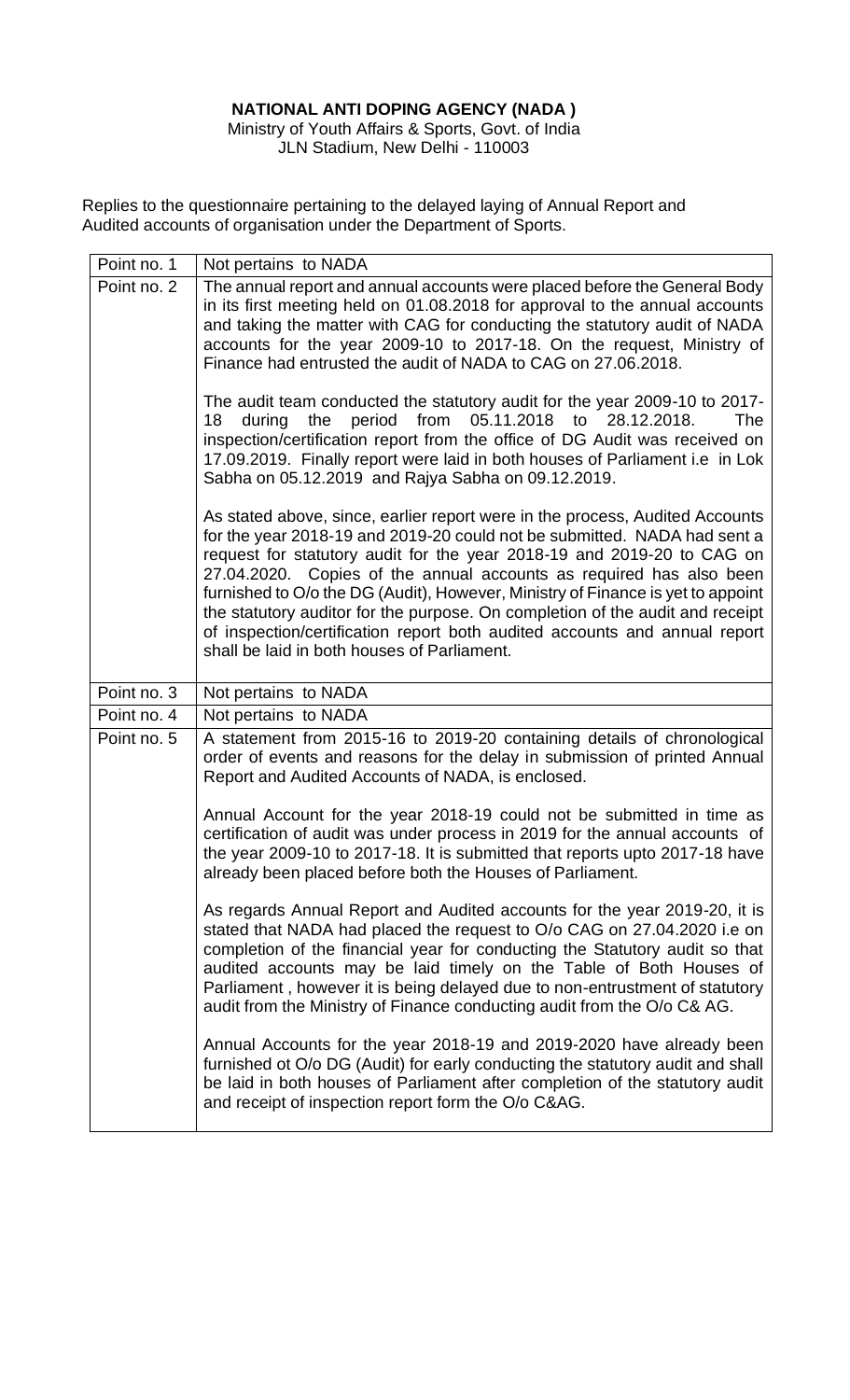| Point no. 6  | Not Applicable to NADA                                                                                                                                                                                                                                                                                                                                                                                                                                                                                                                        |
|--------------|-----------------------------------------------------------------------------------------------------------------------------------------------------------------------------------------------------------------------------------------------------------------------------------------------------------------------------------------------------------------------------------------------------------------------------------------------------------------------------------------------------------------------------------------------|
| Point no. 7  | After approval of Annual Accounts by General body of NADA, the required<br>copies of Accounts with details documents Minutes of GB etc. are forwarded<br>to O/o of the DG (Audit) for conducting the statutory Audit. After audit, draft<br>SAR are issued by Audit office, which is being replied at the earliest. Final<br>SAR received from Audit with Audit Certificate and ATR on the points raised,<br>is submitted before GB for approval. The printing of remaining part of Annual<br>Report and Audited accounts is done thereafter. |
| Point no. 8  | Not pertains to NADA                                                                                                                                                                                                                                                                                                                                                                                                                                                                                                                          |
| Point no. 9  | Not pertains to NADA                                                                                                                                                                                                                                                                                                                                                                                                                                                                                                                          |
| Point no. 10 | NADA has skilled manpower to maintain and update accounts in e-networked<br>format.                                                                                                                                                                                                                                                                                                                                                                                                                                                           |
| Point no. 11 | NADA is fully computerised.                                                                                                                                                                                                                                                                                                                                                                                                                                                                                                                   |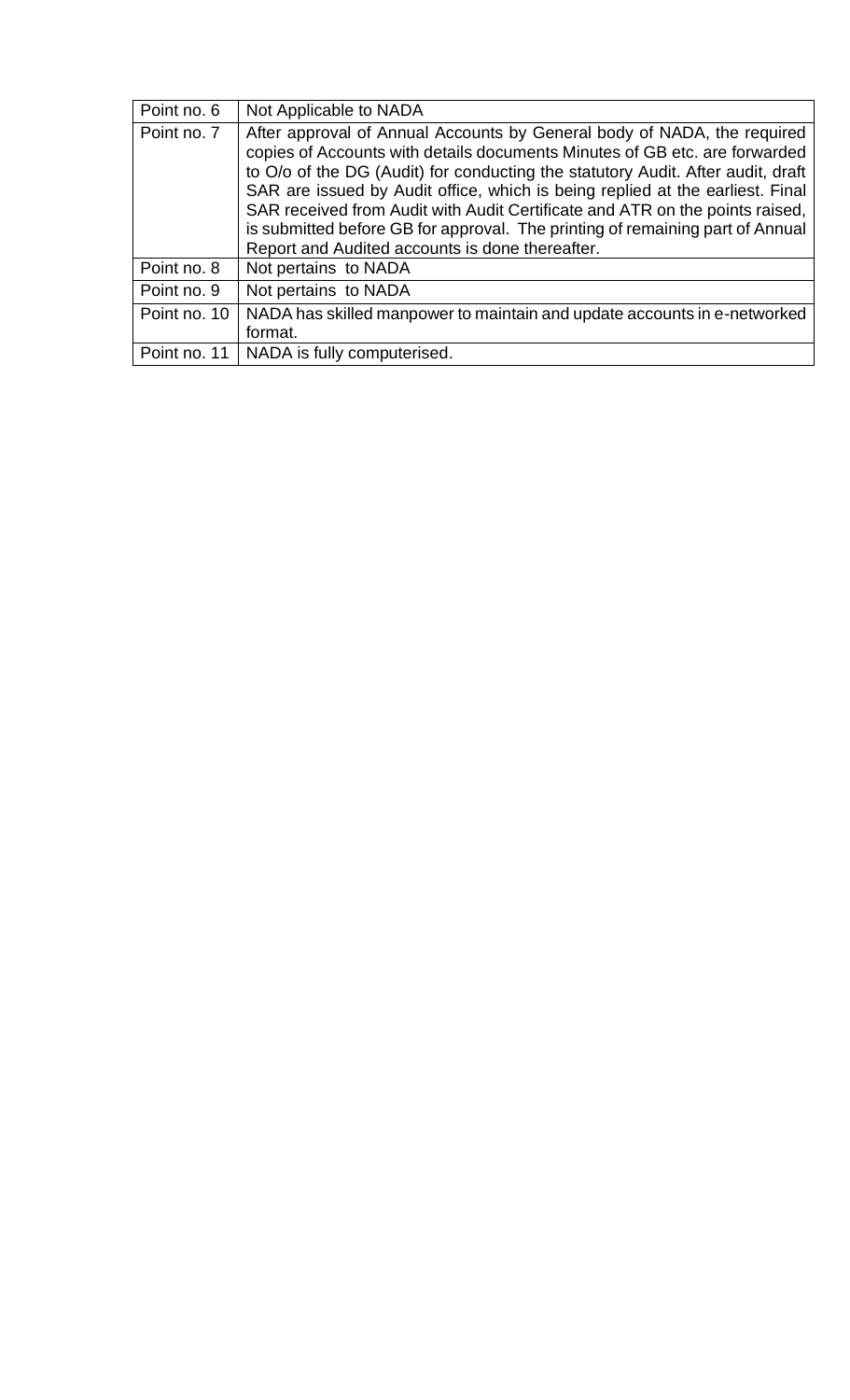## **NATIONAL ANTI DOPING AGENCY**

|     |                                                                                                                                                | and Audited Accounts of NADA since last five years i.e. 2015-16 to 2019-20                    |                                                                                           |                                                                                    |                                                                                                                                                                                                                        |                                                                       |
|-----|------------------------------------------------------------------------------------------------------------------------------------------------|-----------------------------------------------------------------------------------------------|-------------------------------------------------------------------------------------------|------------------------------------------------------------------------------------|------------------------------------------------------------------------------------------------------------------------------------------------------------------------------------------------------------------------|-----------------------------------------------------------------------|
| SI  | <b>Events</b>                                                                                                                                  | 2015-16                                                                                       | 2016-17                                                                                   | 2017-18                                                                            | 2018-19                                                                                                                                                                                                                | 2019-20                                                               |
| (a) | of<br>Approval<br>Annual<br>Accounts<br>by<br>General Body<br>Body of NADA                                                                     | 01.08.2018                                                                                    | 01.08.2018                                                                                | 01.08.2018                                                                         | 15.12.2020                                                                                                                                                                                                             | 15.12.2020                                                            |
| (b) | Annual<br><b>Accounts</b><br>Submitted by<br>NADA to O/o<br><b>Director</b><br>General<br>of<br>Audit (Central<br>Expenditure).                | 01.10.2018                                                                                    | 01.10.2018                                                                                | 01.10.2018                                                                         | 25.11.2020                                                                                                                                                                                                             | 25.11.2020                                                            |
| (c) | Statutory<br>Certification<br>Audit<br>conducted<br>by<br>C&AG                                                                                 | 05.11.2018 to<br>28.12.2018                                                                   | 05.11.2018<br>to<br>28.12.2018                                                            | 05.11.2018<br>to<br>28.12.2018                                                     | Annual accounts for the year<br>2018-2019 and 2019-2020<br>has already been furnished<br>to O/o DG (Expenditure) on<br>19.01.2021 and awaiting the<br>approval from Ministry of<br>Finance for entrustment of<br>audit |                                                                       |
| (d) | Date of receipt<br>of<br><b>Draft</b><br>Separate Audit<br>Report (SAR)                                                                        | 23.04.2019                                                                                    | 23.04.2019                                                                                | 23.04.2019                                                                         |                                                                                                                                                                                                                        |                                                                       |
| (e) | of<br>Date<br>Submission of<br>replies to the<br>draft<br>Audit<br>Report<br>to<br>Director<br>of<br>General<br>Audit (Central<br>Expenditure) | 16.05.2019                                                                                    | 16.05.2019                                                                                | 16.05.2019                                                                         |                                                                                                                                                                                                                        |                                                                       |
| (f) | Date of receipt<br>of<br>Final<br>Separate Audit<br>Report (SAR)                                                                               | 17.07.2019                                                                                    | 17.07.2019                                                                                | 17.07.2019                                                                         |                                                                                                                                                                                                                        |                                                                       |
| (g) | of<br>Date<br>despatch<br>to<br>Ministry<br>for<br>of<br>laying<br>document<br>in<br>both<br>the<br>of<br>Houses<br>Parliament.                | 22.07.2019                                                                                    | 22.07.2019                                                                                | 22.07.2019                                                                         |                                                                                                                                                                                                                        |                                                                       |
|     | Reasons for<br>the delays in<br>laying of<br>documents in<br>both the<br>Houses of<br>Parliament:                                              | Due to delay in<br>holding<br>the<br>General<br>Body/Governin<br><b>Body</b><br>g<br>meeting. | Due to delay<br>in holding the<br>General<br>Body/Governi<br><b>Body</b><br>ng<br>meeting | Due to delay<br>in holding the<br>General<br>Body/Govern<br>ing<br>Body<br>meeting | Due<br>to<br>constitution of General Body,<br>delay in holding the General<br>Body<br>meeting<br>entrustment<br>audit<br>from<br>Finance                                                                               | dealy<br>in<br>re-<br>and<br>non<br>of<br>statutory<br>Ministry<br>of |

#### **Year-wise details of events and Reason for delay in Submission of the Annual Report and Audited Accounts of NADA since last five years i.e. 2015-16 to 2019-20**